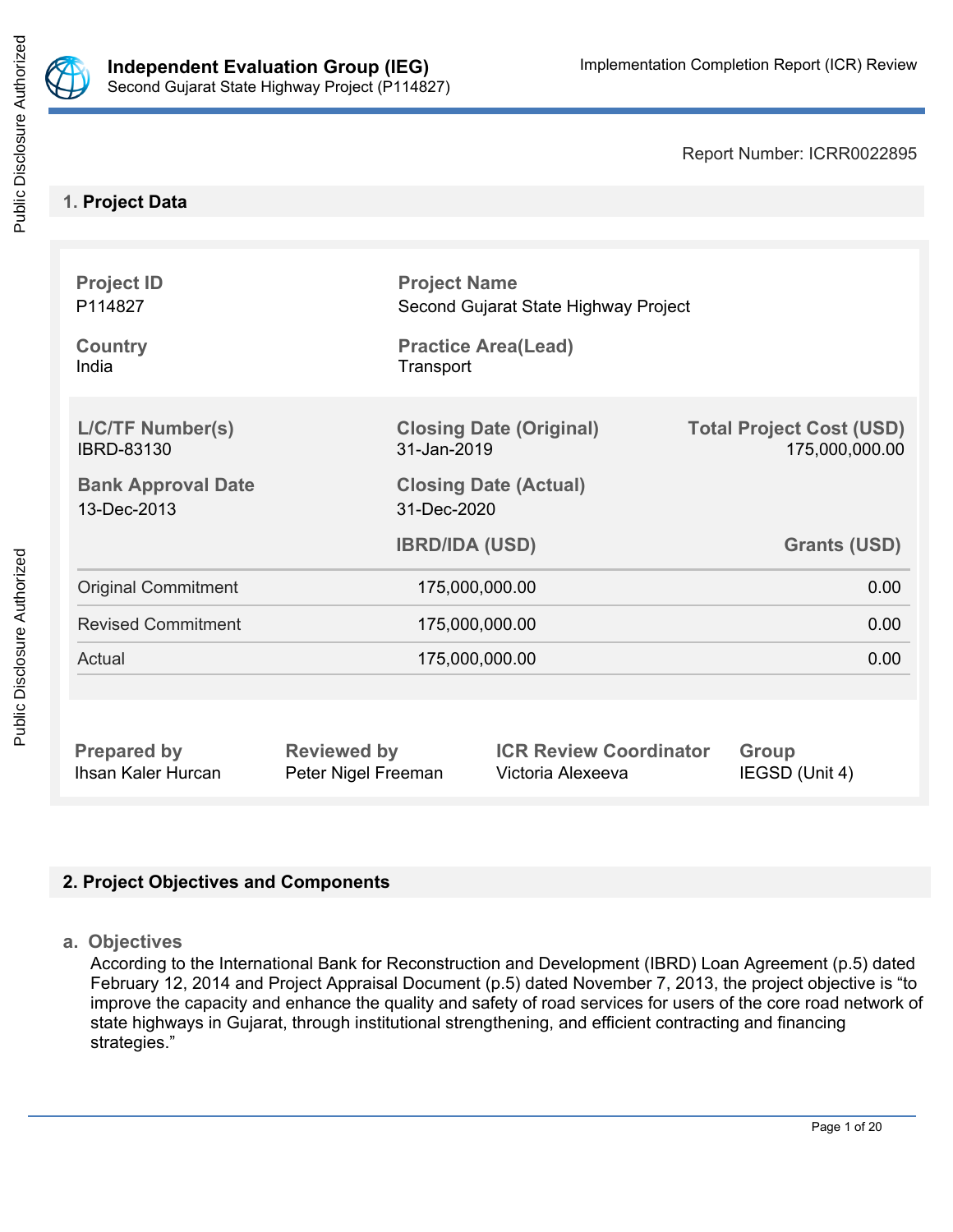

In this review, the project objective will be parsed as follows:

- 1. To improve the capacity of road services,
- 2. To enhance the quality of road services, and
- 3. To enhance the safety of road services for users of the core road network of state highways in Gujarat---- through institutional strengthening, and efficient contracting and financing strategies.

The project under review is a follow-on project to Gujarat State Highway Project (P010566), which was approved in September 2001 and closed in December 2007.

**b. Were the project objectives/key associated outcome targets revised during implementation?** Yes

**Did the Board approve the revised objectives/key associated outcome targets?** Yes

**Date of Board Approval** 13-Sep-2018

- **c. Will a split evaluation be undertaken?** No
- **d. Components**

According to the Loan Agreement (pp.5-6) and the PAD (pp.7-9) project consisted of three components:

**A. Highway Improvement.** (Appraisal cost: US\$289.3 million including US\$21.00 million for physical and price contingencies; actual cost: US\$349.9 million)

This component consisted of two sub-components:

- i. Input-Based Contracts
- a. Upgrading and rehabilitation of 435 kilometers (km) of state highways through Input-Based Contracts that included three years of maintenance period beyond completion of works; and
- b. Provision of support for land acquisition and resettlement, utility relocation, environmental management and supervision and quality assurance services.
- i. Public-Private Partnerships and Output and Performance based Road Contracts
- a. Upgrading of 61 km of highways to four lanes through a pilot Public Private Partnership (PPP) Annuity-based Design-Build-Finance-Operate-Maintain Transfer (DBFOMT) Concession;
- b. Upgrading and subsequent maintenance and operation of 130 km of state highways through a pilot Output and Performance based Road Contract (OPRC), and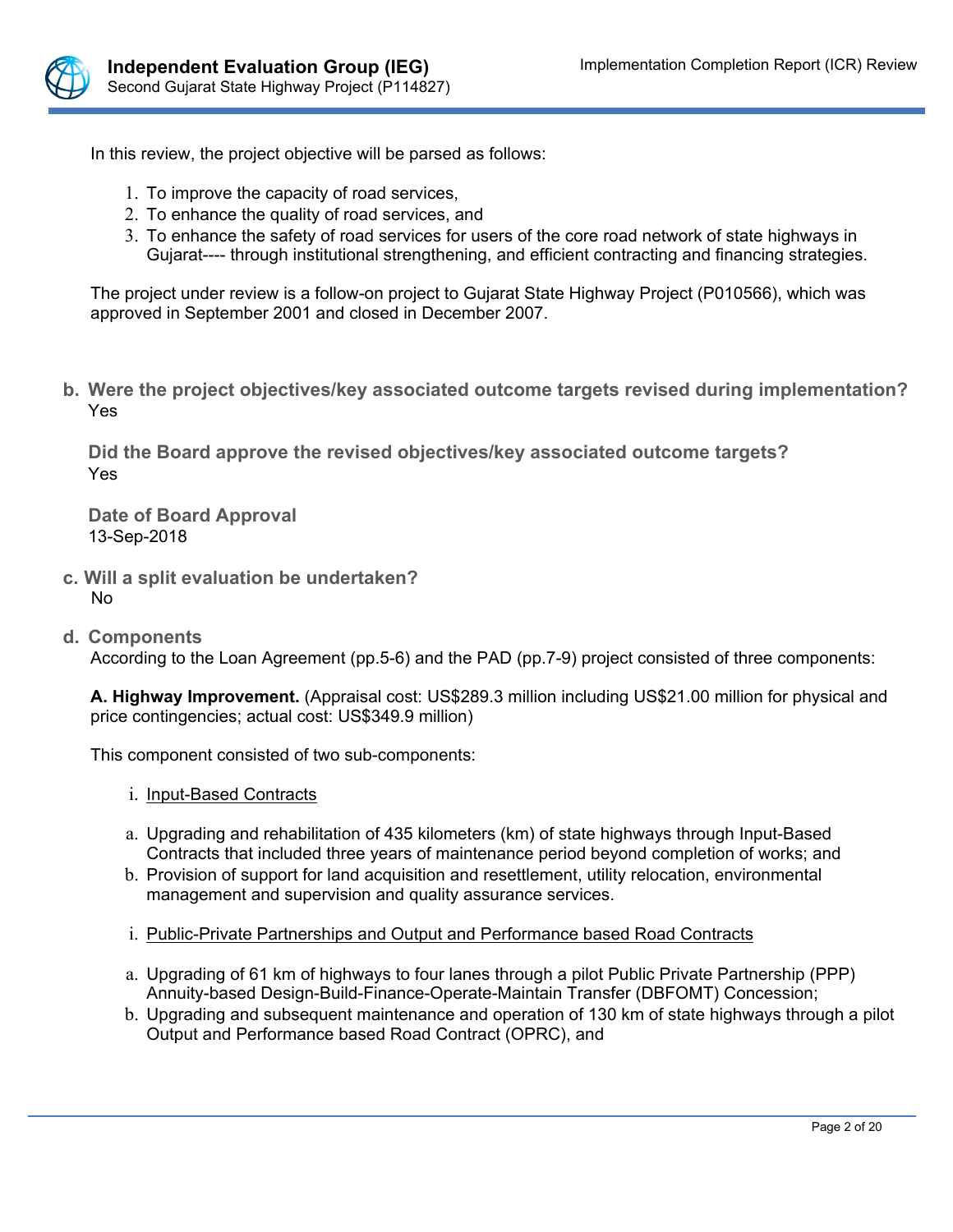

c. Provision of support for land acquisition and resettlement, utility relocation, environmental management and supervision and quality assurance services.

#### **B. Sector Policy and Institutional Development.** *(Appraisal cost: US\$12.00 million; actual cost: US\$7.90 million)*

This component consisted of four sub-components:

- i. Strengthening Roads and Buildings Department (R&BD) operational capacity: This sub-component was to finance process-oriented improvements (including revision and introduction of new codes, manuals, and guidelines), enhanced human resources strategies (including technical training, development of management skills and strategic human resources planning), and information technologies-based interventions. These activities were expected to increase R&BD's capacity in eight critical areas, i.e., design-review, planning, road asset management, contract management, monitoring and evaluation (M&E), work zone and road safety, environment and social management (ESM), and grievance redressal.
- ii. Policy and Planning: This component was to finance activities to update the state's policy and framework for road classification and responsibility, development of a medium-term master plan for the state road network, and build capacity for better management of PPP contracts, road safety, and governance and accountability.
- iii. Knowledge Building: The sub-component was to support the state government's ongoing initiatives to better harness the potential at the Engineering Staff College and Gujarat Engineering Research Institute (knowledge-partner entities) and the development of two centers of excellence in road and bridge design innovations, and construction management. This support was to be through the preparation of "development blue-prints" for these knowledge-partner entities, through institutionspecific studies. The "blue-prints" were to focus on mission and role, business plan and strategy, funding and collaborative linkages with government, other sector-stakeholders, and academic institutions.
- iv. Governance and Accountability Action Plan (GAAP): This sub-component was to finance the implementation cost of the GAAP including the costs of technical assistance and consulting services, training fees and training delivery costs, purchase of advanced technology and equipment, facilitation of advanced in-country and international exposure visits and initiatives on advanced roads sector topics, skills, and knowledge.

#### **C. Road Safety Management.** *(Appraisal cost: US\$22.00 million; actual cost: US\$13.00 million)*

This component consisted of four sub-components.

- i. Safe Corridor Demonstration Project: Multi sectoral interventions were to be implemented on two high volume and high safety risk 30 km corridors (from Dehgam to Bharuch and from Ankleshwar to Valia) for the demonstration of road safety best practices. This sub-component was to finance comprehensive road safety measures including infrastructure safety designs, road traffic police support activities, public awareness and social media campaign, and post-crash health care management aimed at reducing deaths particularly among vulnerable road users.
- ii. Enhancement of asset management system with safety attributes: This sub-component was to finance activities to fully integrate the findings of the road safety risk assessment surveys that were conducted in 2012 for 1,577 km of the core road network resulting in the enhancement of the road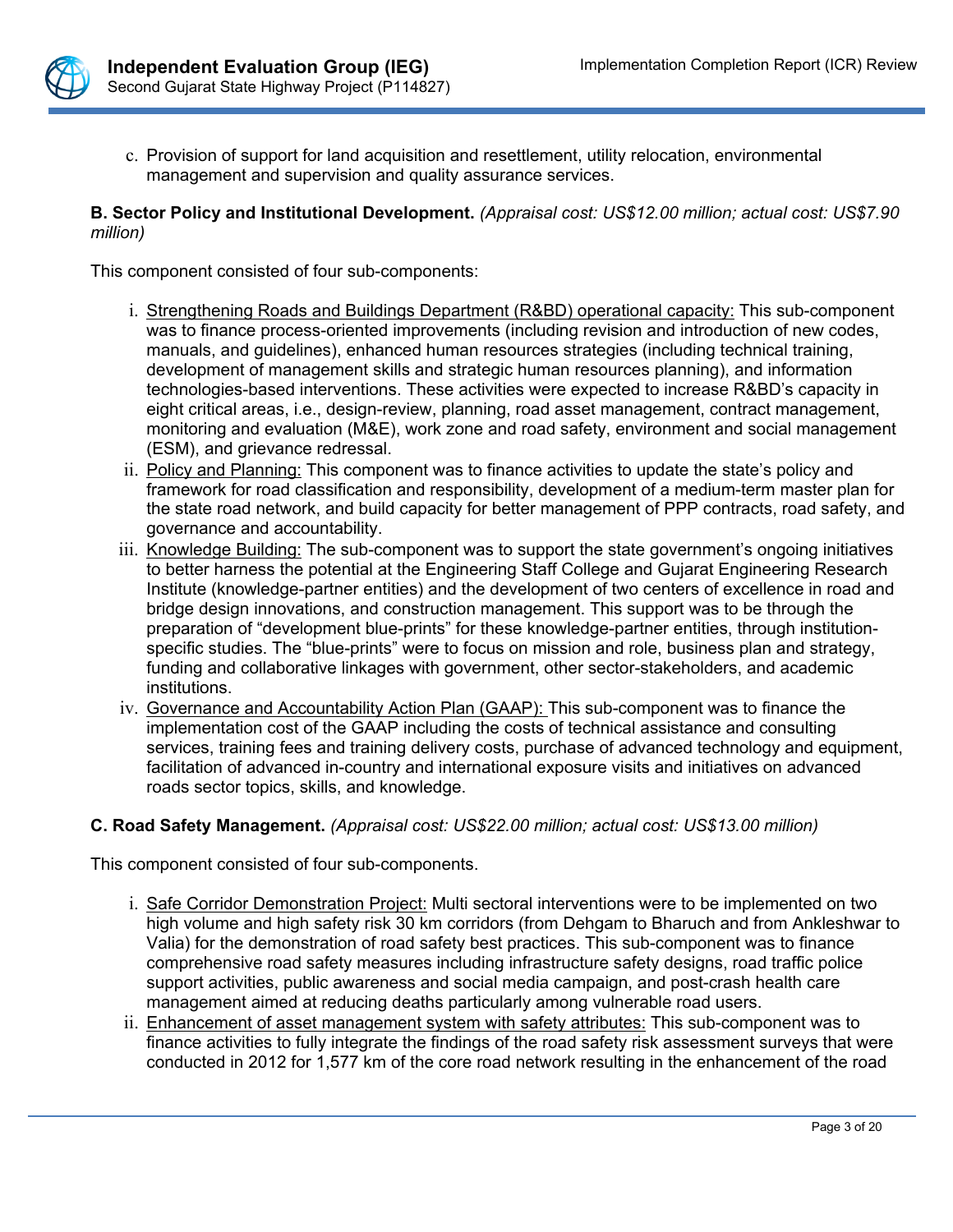

safety module of the GRMS. This sub-component was also to finance the piloting of integrated periodic maintenance and safety enhancement contracts.

- iii. Strengthening of GRMS: Under this sub-component, the project was to provide support for policy changes on targeted high-risk issues, establishing a state crash database with road traffic police training, preparation for demonstration corridor program, and facilitating a state-wide lead agency for road safety management.
- iv. Support to the Road Safety Steering Committee: This sub-component was to provide financial support to the steering committee in the implementation of and technical assistance for the activities listed in the entries above.

## **Revised Components**

- At the first restructuring in September 2018, rehabilitation of three new road corridors was added to the project scope to utilize US\$44 million of the loan that was saved because of lower actual bids— 23 percent below the amounts estimated at appraisal—and the depreciation of Indian rupee against the US dollar by 11 percent (ICR, p.16). The three corridors were the 60.4 km of road from Radhanpur to Chanasma, 66.8 km of road from Mehsana to Palanpur, including a 5 km long bypass at Mehsana, and 27 km of the highway from Vallabhipur to Ranghola.
- The Ankleshwar-Valia corridor was dropped from project scope because its status was changed from state highway to national highway, no longer under the jurisdiction of the State of Gujarat. However, the implementation of a new safe corridor between Gandhinagar and Indira Bridge was added to the project scope.
- **e. Comments on Project Cost, Financing, Borrower Contribution, and Dates Project Cost:** The total project cost was originally estimated at US\$323.70 million, including US\$0.40 million for front end fee and physical and price contingencies of US\$21.00 million. In December 2020, the project closed with a total cost of US\$371.20 million. The project cost increased because of the increase of the project scope (see Revised Components above).

**Financing:** At appraisal, the IBRD loan was estimated at US\$175.00 million. The project disbursed the full loan amount. At project closing, private sector's contribution was at US\$37.40 million, as estimated at appraisal.

**Borrower's contribution:** At appraisal, the borrower's contribution was estimated at US\$111.70 million. At project closing, the borrower's contribution was US\$158.50 million. The borrower's contribution increased because of the increase in the project scope (see Revised Components above).

**Restructurings:** There were two project restructurings:

 **First Restructuring (Level 2 – September 13, 2018):** The project closing date was extended by 23 months from January 31, 2019 to December 31, 2020 to allow time for the completion of original project activities. The reasons for the project closing date extension were (i) delays in the procurement of innovative OPRC method, including consultancy services, which took 29 months because of no interest from consultancy firms in the first round and the withdrawal of the first ranked bidder in the second round; (ii) delayed acquisition of land in the project corridors, which took two years; (iii) delays in implementing the SCDP corridors that required rebidding because of their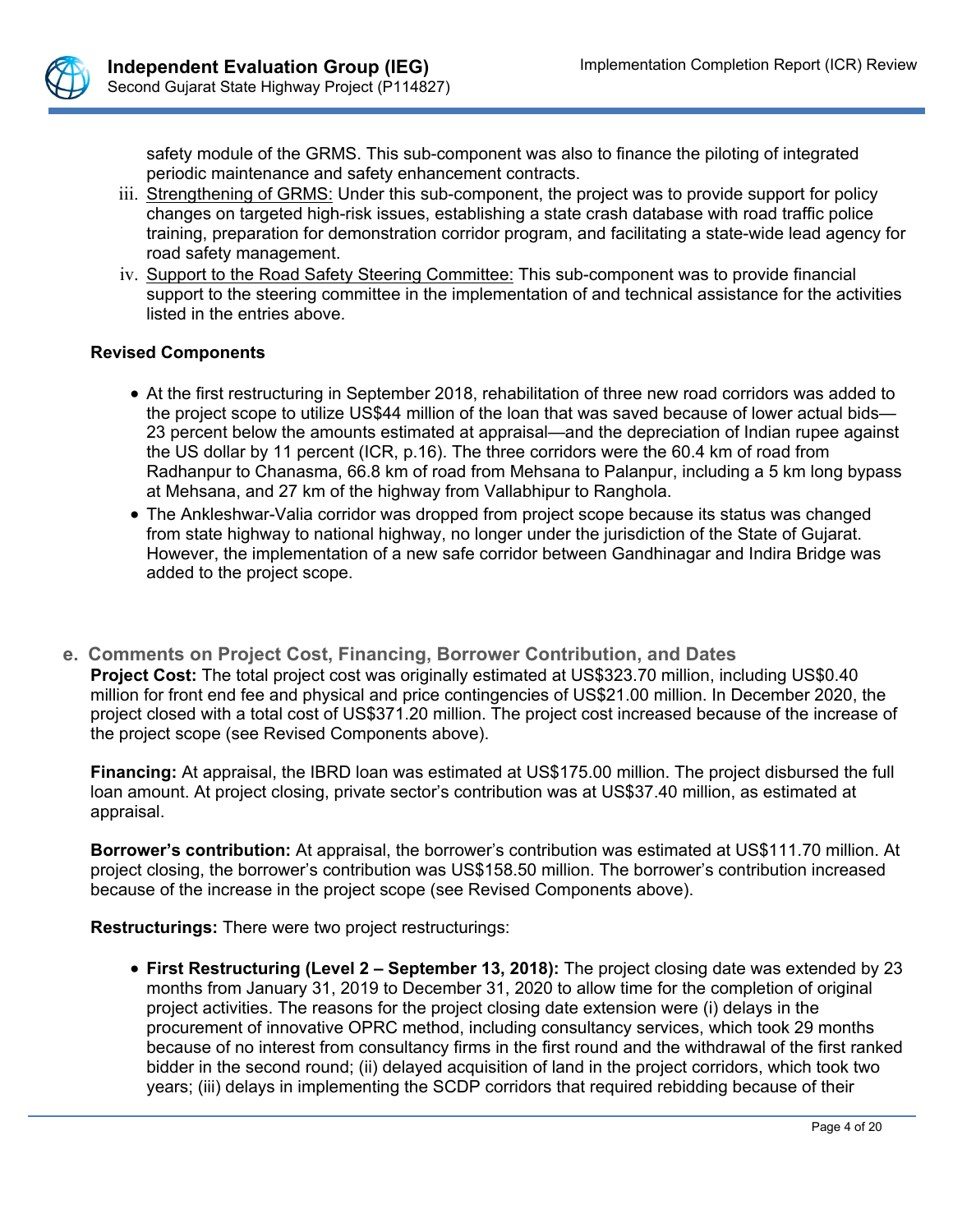

innovative aspects in road safety; and (iv) the increase in the project scope (see Revised Components above). The end targets of the indicators in the results framework were revised up to accommodate the changes in the project scope, except two indicators. The target value of the indicator "Safety Demonstration Corridor complying with a minimum International Road Assessment Program (iRAP) star rating of 3 developed" was revised down from 30 km to 22 km because of the dropping of the Ankleshwar-Valia corridor (19 km) addition of Gandhinagar and Indira Bridge corridor (12 km). The target value of the indicator "Core Road Network (length) subject to multi-year combined maintenance and safety contracts" was revised down from 500 km to 341 km because of the dropping of 300 km works non-project financed road works, revision of the remaining 200 km to 186.5 km, and the addition 154.2 km under three new corridors (Restructuring Paper, Report No.: RES32179, pp.9-10).

 **Second Restructuring (Level 2 – December 17, 2020):** Because of the onset of the COVID-19 pandemic in March 2020 and the ensuing lockdown enforced by the central and state governments, the implementation of civil works slowed down. It was estimated that around US\$35 million would not have been disbursed at project closing because of project implementation slow-down. Therefore, at this restructuring, the project financing scheme was revised to allow 100 percent Bank financing from 62 percent—of eligible expenditures of goods, works, non-consulting services, consultants' services, and workshops and training (Category 1) for the first sub-component of Component A, and Components B and C with effect retrospectively from the date of loan signing in February 2014. This reallocation of funds allowed the project to have disbursed the full loan amount by project closing.

**Reasons for not undertaking a split assessment:** At the first restructuring in September 2018, the scope of the project expanded to utilize loan savings in the amount of \$44 million while the project commitments remained the same. Therefore, a split assessment of project's outcome is not warranted.

**Dates:** The project was approved on December 13, 2013, and the loan agreement was signed on February 12, 2014. The project became effective on March 19, 2014. The Mid-Term Review was conducted in December 2016. The original closing date was January 31, 2019. It was extended by 23 months, and the project closed on December 31, 2020. The reasons for closing date extensions have been outlined in the first project restructuring entry above.

## **3. Relevance of Objectives**

## **Rationale**

The project objectives were and remain relevant to the country context. The "Sustainable Vision 2030 for Gujarat" of the Government of Gujarat aims at improving global competitiveness and socio-economic indicators of the state to make it one of the top two leading states in India. The Vision 2030 includes road improvement and connectivity within the state among its goals. The project objectives support these goals; hence, the achievement of the government's Vision 2030. Gujarat has one of the fast-growing economies in India and requires more extensive road network to support economic growth. Connectivity to tribal areas is still weak because of insufficient road network. While the formulation of the project objective was more output-oriented rather than outcome-oriented, it was appropriately pitched for the development status and capacity in the state. Given the strong government commitment to the improvement of the road network and absence of any major fragility issues in the state, the expectation for the objective to be achieved was high.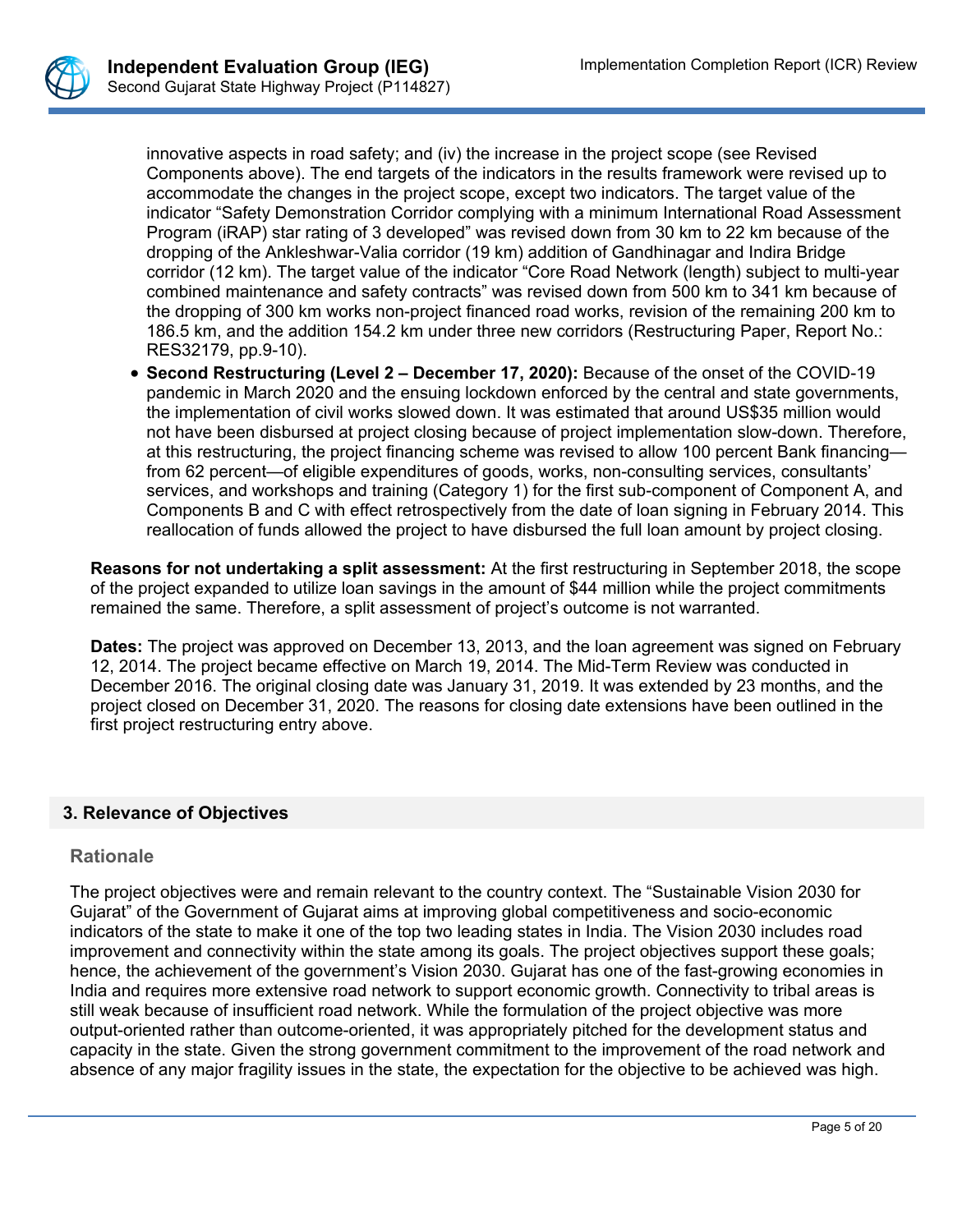

The project objectives were aligned with the World Bank's strategy as defined in the Country Partnership Framework (CPF) for India, FY18-22. The project sought to address the development problem of insufficient road capacity, quality, and safety for economic growth and connectivity in the state. The project was to address this problem through the capacity expansion of the core road network, and the enhancement of the quality and safety or roads while introducing innovative financing and contracting schemes that allow private sector participation and strengthening the institutional capacity of the R&BD including road asset management. These objectives correspond to the CPF's (p.50) "Objective 2.3: Improve connectivity and logistics" under "Focus Area 2: Enhancing Competitiveness and Enabling Job Creation." The CPF (p.61) clearly states that the World Bank would continue supporting the improvement of "national and state highway systems, with greater emphasis on sustainable market-oriented institutional structures and asset management strategies." This approach is adequately reflected in the objective and the design of the project.

The World Bank had sufficient country and sector experience in India and Gujarat. The project was designed based on the experience gained, lessons learned, and results achieved during the implementation of the Gujarat State Highway Project (2001-2007). The project's approach was innovative for Gujarat's institutional capacity in the sense that, while providing finance for the road investments, it introduced innovative contracting and financing schemes for the construction and rehabilitation of roads and sustainability of the roads through the inclusion of multi-year maintenance periods in the contracts. The project outcome and objectives were more challenging compared to the earlier project.

Overall, the relevance of the objectives is rated High.

## **Rating**

High

# **4. Achievement of Objectives (Efficacy)**

# **OBJECTIVE 1**

#### **Objective**

To improve the capacity of road services for users of the core road network of state highways in Gujarat, through institutional strengthening, and efficient contracting and financing strategies.

## **Rationale Theory of Change of the Project**

The project's theory of change indicates that the project's inputs, i.e., IBRD loan, were to be used to finance the civil works for upgrading and rehabilitating core road network and the demonstration of a 30-km safe corridor. Part of these road works were to be implemented through innovative financing and contracting schemes to ensure sustainability of the roads through the inclusion of maintenance in the contracts and develop such financing and contracting capacity in the R&BD to be used in future projects. These activities would be expected to directly lead to the achievement of project outputs of roads upgraded and rehabilitated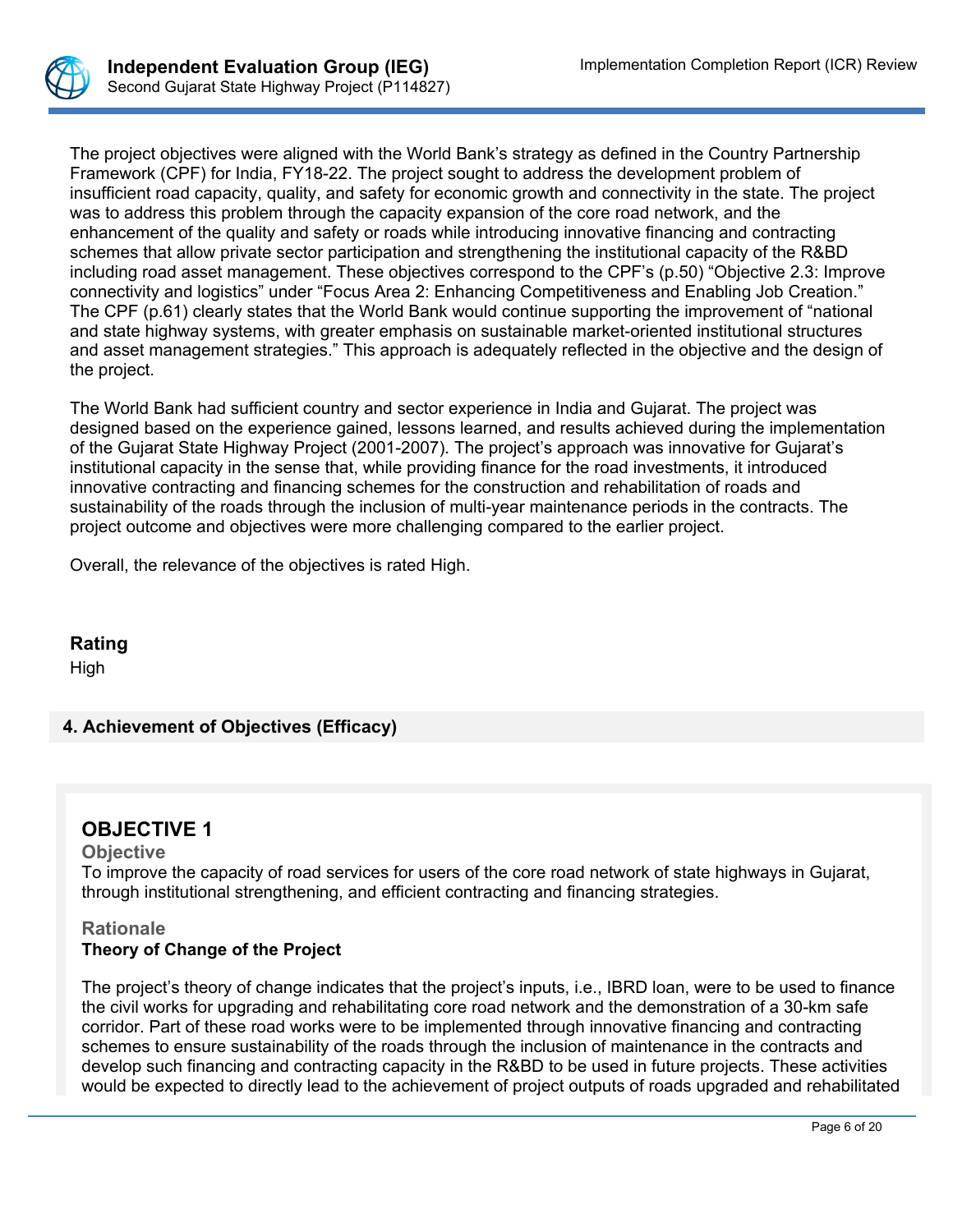

and the demonstration of a safe road program. In turn, these outputs would be expected to result in the outcome of wider, good quality, and safer core road network in Gujarat resulting in reduced travel time, reduced average volume/capacity ratios, increase in the share of roads in good condition, and reduction in number of annual fatalities on the safe corridor.

Technical assistance support through technical, management and human resources training, preparation of new codes, manuals, and guidelines, and institutional capacity development was to be expected to lead to the development or improvement of capacities in road safety management, R&BD's operations, policy and planning, and knowledge building. These intermediate outcomes coupled with the development of efficient financing and contracting capacity under road works were to support the implementation of road works and ensure the sustainability of the development outcomes.

Overall, the causal pathways from inputs to expected results were valid and direct, and the results achieved could be attributed to the project's intervention. The results of the technical assistance activities would be expected to contribute to the efficient implementation of the road works and the sustainability of the road assets developed under the project. However, the critical assumption that there would be sufficient response from market on innovative contracts was overly optimistic given that such contracts were to be implemented for the first time in Gujarat.

## **Outputs**

- 423 km of roads are constructed. The target was 460.7 km.
- 292.80 km of roads are rehabilitated as targeted.
- Of the total 715.80 km of roads constructed or rehabilitated, 61 km was implemented under Design, Build, Finance, Operate, Maintain, and Transfer (DBFOMT) format, 103 km under Output and Performance-based Road Contracting (OPRC) and 117 km under Engineering, Procurement, and Contracting (EPC) contracts—all classified as innovative financing and contracting. The total length of roads under innovative contracts was 281 km. (The remaining works were implemented under traditional item rate contracts.) The target for the length of roads to be constructed or rehabilitated under innovative contracting was 318.16 km. The remaining 37.16 km of Mehsana-Sidhpur section was still under construction as of December 2021.
- The innovative financing and contracting mechanisms, i.e., DBFOMT, OPRC, and EPC, resulted in leveraging private sector financing for road construction. Hence, the fiscal burden of road construction on Government of Gujarat was lower. These contracting types included multi-year maintenance to ensure sustainability of road quality. Based on the positive experience with the implementation of these innovative financing and contracting mechanisms, the Government of Gujarat replicated DBFOMT in south Gujarat for a 101 km road and EPC in five new contracts. Pending the performance assessment of the on-going OPRC contracts, which suffered setbacks due to poor market response, the Government of Gujarat will decide whether to replicate this contracting mechanism (ICR, p.12).

## **Outcomes**

Two indicators were defined to measure road capacity improvement:

**Reduced average travel time on project roads.**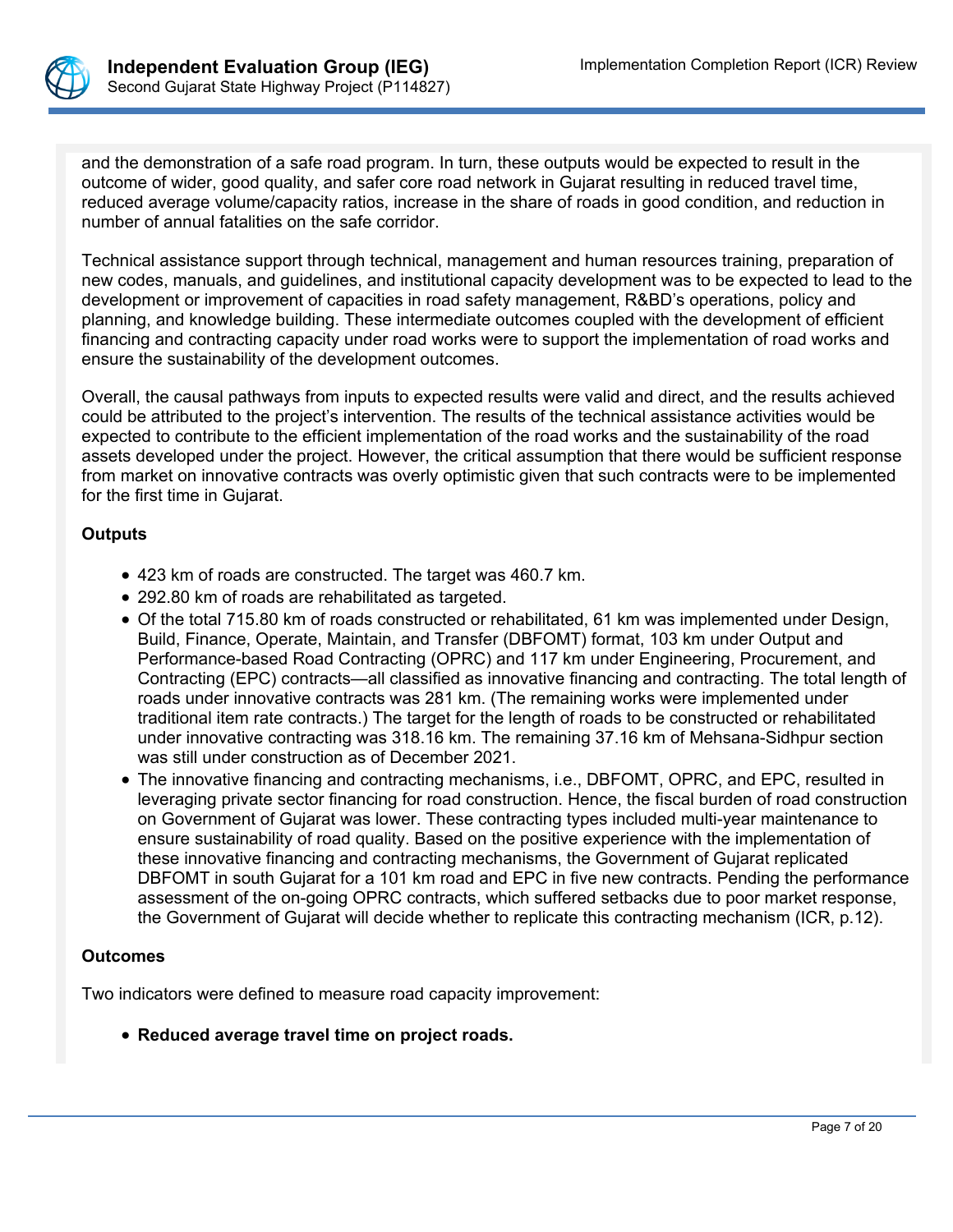

At appraisal, the travel time for cars was 75 minutes for 50 km. The target was to reduce the travel time to 50 minutes. The achievement was 57 minutes.

At appraisal, the travel time for trucks was 85 minutes for 50 km. The target was to reduce the travel time to 65 minutes. The achievement was 67 minutes.

The reduction in travel times was lower than targets because of the addition of rumble strips and tabletop crossings to the road designs during implementation (ICR, p.10). Such road features slow travel speed but are expected to increase road safety. Increase in traffic on new and rehabilitated roads because induced demand was the other reason for lower reduction in travel times.

## **Reduced average volume/capacity (V/C) ratio on project roads.**

This ratio is used to estimate the relative level of congestion on a road. Traffic volume is defined as the number of vehicles that pass a point on a road on a particular lane in the same direction generally in one hour. Traffic capacity is defined as the maximum number of vehicles that can pass from the same point generally in one hour. A ratio less than 0.50 indicates low or no congestion. A ratio between 0.50 and 0.75 indicates moderate congestion and above 0.75, heavy congestion. At appraisal, the average V/C ratio for core road network in Gujarat was 0.33; congestion was low. At project closing, the ration dropped to 0.25 as targeted.

Overall, the expansion of roads and construction of new ones resulted in decreased travel time, but slightly higher than the targets set at appraisal, and decreased congestion further. The project's efficacy in achieving the project objective to improve the capacity of the core road network of Gujarat is rated Substantial.

**Rating Substantial** 

# **OBJECTIVE 2**

## **Objective**

To enhance the quality of road services for users of the core road network of state highways in Gujarat, through institutional strengthening, and efficient contracting and financing strategies.

**Rationale Outputs**

- For outputs related to road rehabilitation and construction and a discussion of innovative financing and contractive mechanisms, please see the outputs listed under Objective 1.
- The outputs related to the implementation of the Governance and Accountability Action Plan (GAAP) were substantially delivered as planned, such as the new Road Policy, revision of the Gujarat Road Network Master Plan to a more comprehensive Gujarat Roads for Economic Empowerment and Transformation, training of 270 members of staff of R&BD, implementation of the Development Strategy of the Engineering Staff College and Staff Training College and the Gujarat Engineering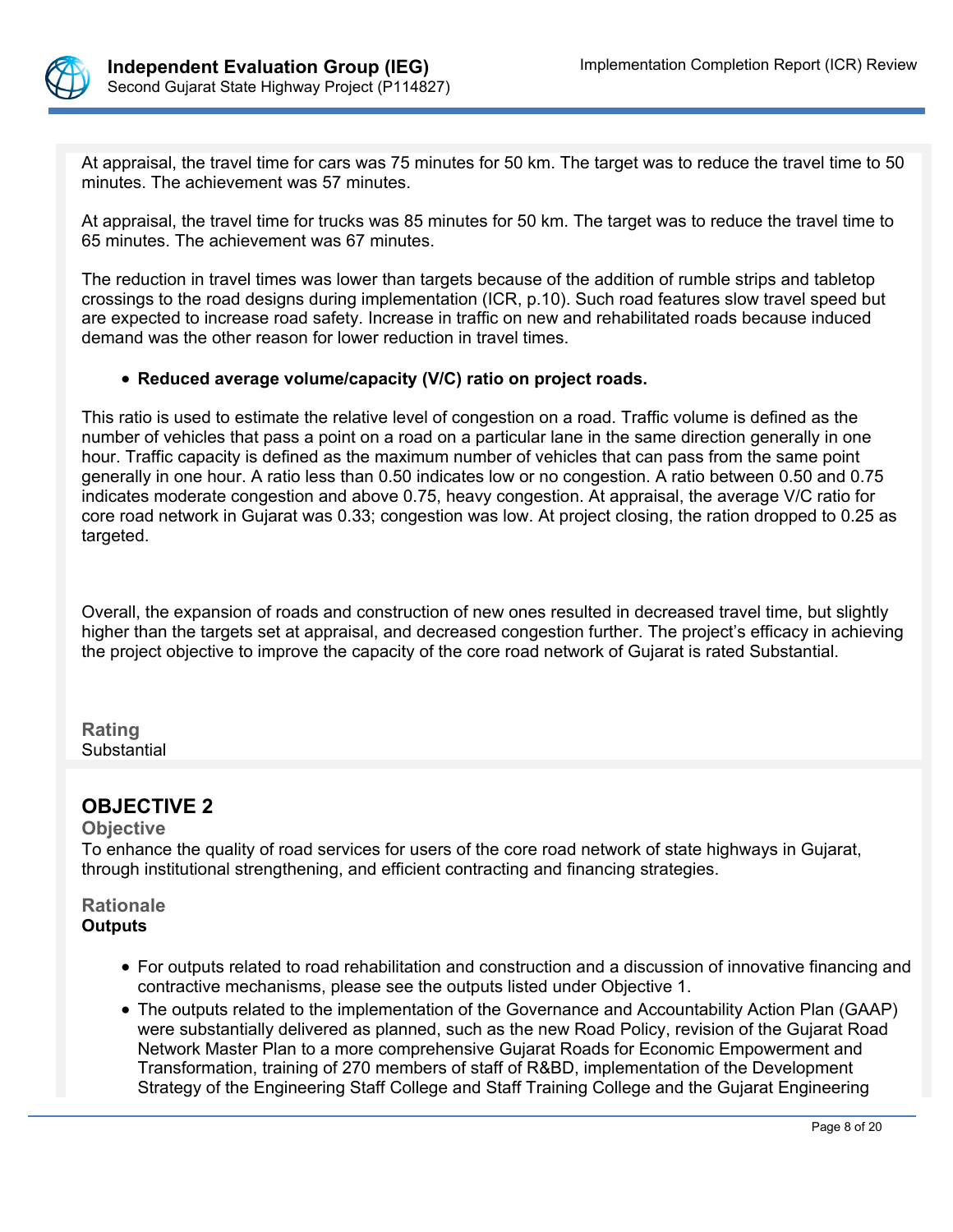

Research Institute and setting up of a Centre for Excellence, establishment of the E&S unit, and the ISO certification of the Staff Training College. The upgrading of the web-based Gujarat Road Asset Management System was delayed beyond project closing. Consultancy services for the development of the system were initially to be procured through the Gujarat State budget, but several procurement attempts failed. The contract could only be awarded on the project in April 2019.

#### **Outcomes**

- The average roughness of the road surfaces was 1,758 mm per km, which is lower than the standard International Roughness Index of less than 2,000 mm/km indicating good road quality.
- Roads in good and fair condition as a share of total classified roads increased from a baseline of 43 percent to 81 percent. The revised target was 75 percent—original 60 percent. However, this indicator measured all project-financed and non-project-financed roads. At appraisal, the contribution of the project-financed roads (655 km) was estimated to be 10.16 percent points. At project closing, the project-financed roads' contribution (716 km) stood at 11.1 percent, higher than the estimate at appraisal but lower than the revised target of 12 percent (775 km) at the restructuring.
- At project closing, the length of the core road network subject of multi-year combined maintenance and safety contracts under innovative financing and contracting mechanisms was 281 km. The target was 340.66 km revised at the restructuring. This indicator indirectly measures the sustainability of road quality through maintenance. Achievement was around 82 percent because of the ongoing 22 km or road construction under the Safe Corridor Demonstration Projects (see Objective 2 below).
- The technical activities should be expected to increase the institutional capacity of the R&BD in road asset management and cooperation with colleges and research institutes resulting in better management and maintenance of the roads and the sustainability of road service quality, but the technical assistance outcomes were not adequately captured by the results framework.

Overall, the project's efficacy in achieving the project objective to enhance the quality of road services is rated Substantial as a result of the rehabilitation and construction of roads under the project and the inclusion of multi-year maintenance obligations in the innovative contracts. However, the outcomes of the technical assistance activities were not adequately captured.

**Rating** Substantial

# **OBJECTIVE 3**

**Objective**

To enhance the safety of road services for users of the core road network of state highways in Gujarat, through institutional strengthening, and efficient contracting and financing strategies.

**Rationale Outputs**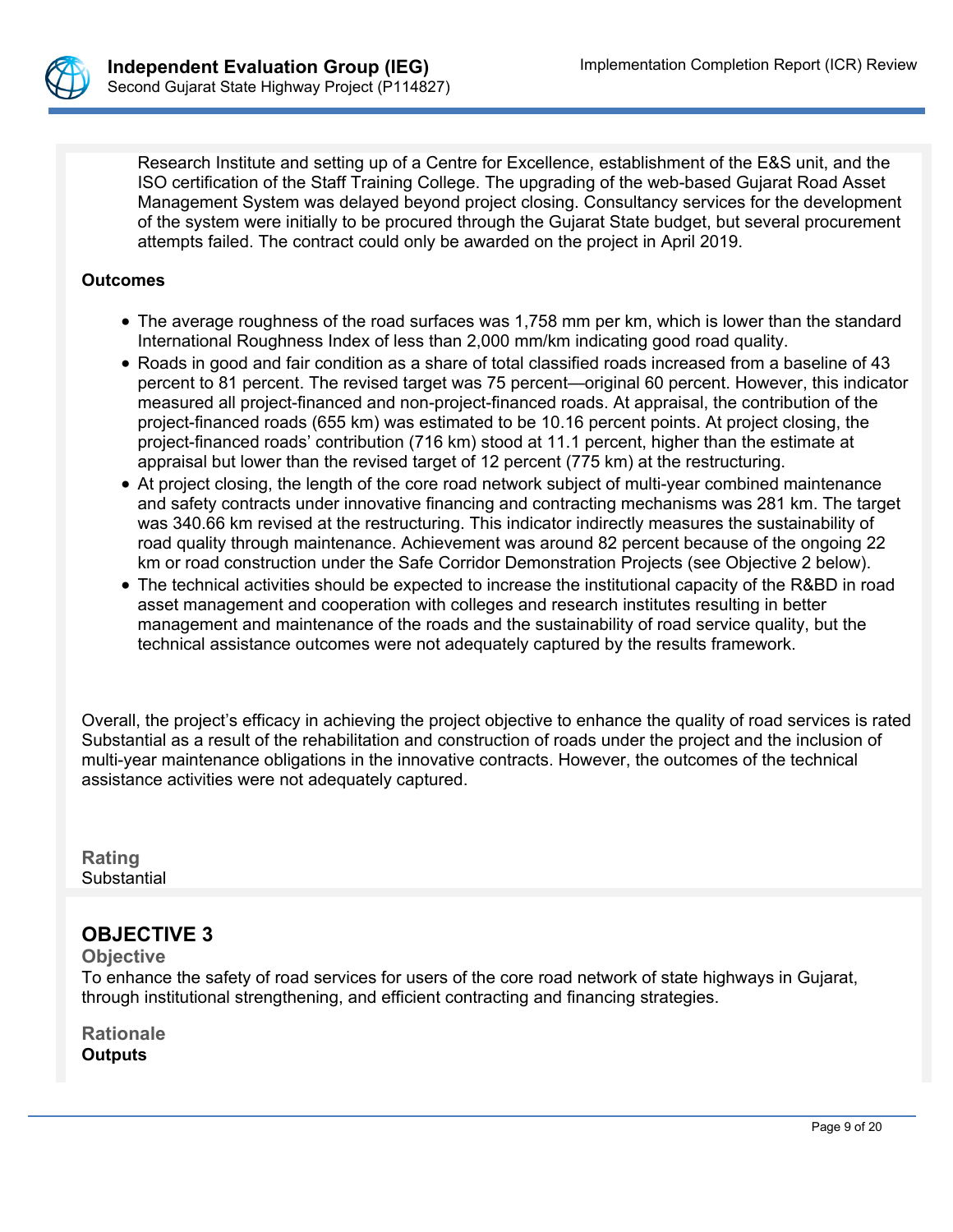

- For outputs related to road rehabilitation and construction, please see the outputs listed under Objective 1.
- For technical assistance activities, please see the outputs listed under Objective 2.
- At the time of the project evaluation in December 2021, the Safe Corridor Demonstration Projects (SCDPs) consisting of two projects with a total road length of 22 km were not completed. At the time of project evaluation in December 2021, the 10 km Bharuch-Dehgam corridor was in the postcompletion testing. The other 12 km Gadhinagar-Indira Bridge corridor was to be completed in early 2022. Both corridors are expected to be operational within 2022. The construction and operationalization of the SCDPs could not be completed before project closing date because of delays in land acquisition in the corridors and rebidding of the SCDP contracts because of their innovative aspects in road safety. The lockdown announced by the central and state governments at various intervals since March 2020 because of the onset of COVID-19 pandemic also adversely affected the civil works resulting further delays.
- The M&E system for safety demonstration corridor was developed but could not be used since the SCDPs were not completed.
- The enhancement of the Gujarat Road Asset Management (GRAM) system could not be completed before project closing because of rebidding of the consultancy services. This is still a work in progress.

#### **Outcomes**

- Since the SCDPs were not operational at the time of project evaluation in December 2021, the indicator 'number of annual fatalities on each safe corridor' could not be measured.
- Incomplete GRAM system could not be used for planning and budgeting decisions. Therefore, it currently does not contribute to the award of multi-year combined maintenance and safety contracts.
- The implementation plans of the ongoing 22.00 km of SCDPs comply with a minimum iRAP star rating of 3 as targeted at appraisal. But since the construction was incomplete, iRAP assessments could not be carried out.

Overall, project's efficacy in achieving the project objective to enhance safety of road service is rated Modest.

**Rating Modest** 

# **OVERALL EFFICACY**

#### **Rationale**

While there were some moderate shortcomings in the achievement of outputs and outcomes, the project was successful in the construction and rehabilitation of roads that resulted in an increase in core road network capacity and improvement quality. Therefore, the efficacy of the project in achieving Objectives 1 and 2 are rated Substantial. However, project's efficacy in achieving Objective 3 is rated Modest because of the delay in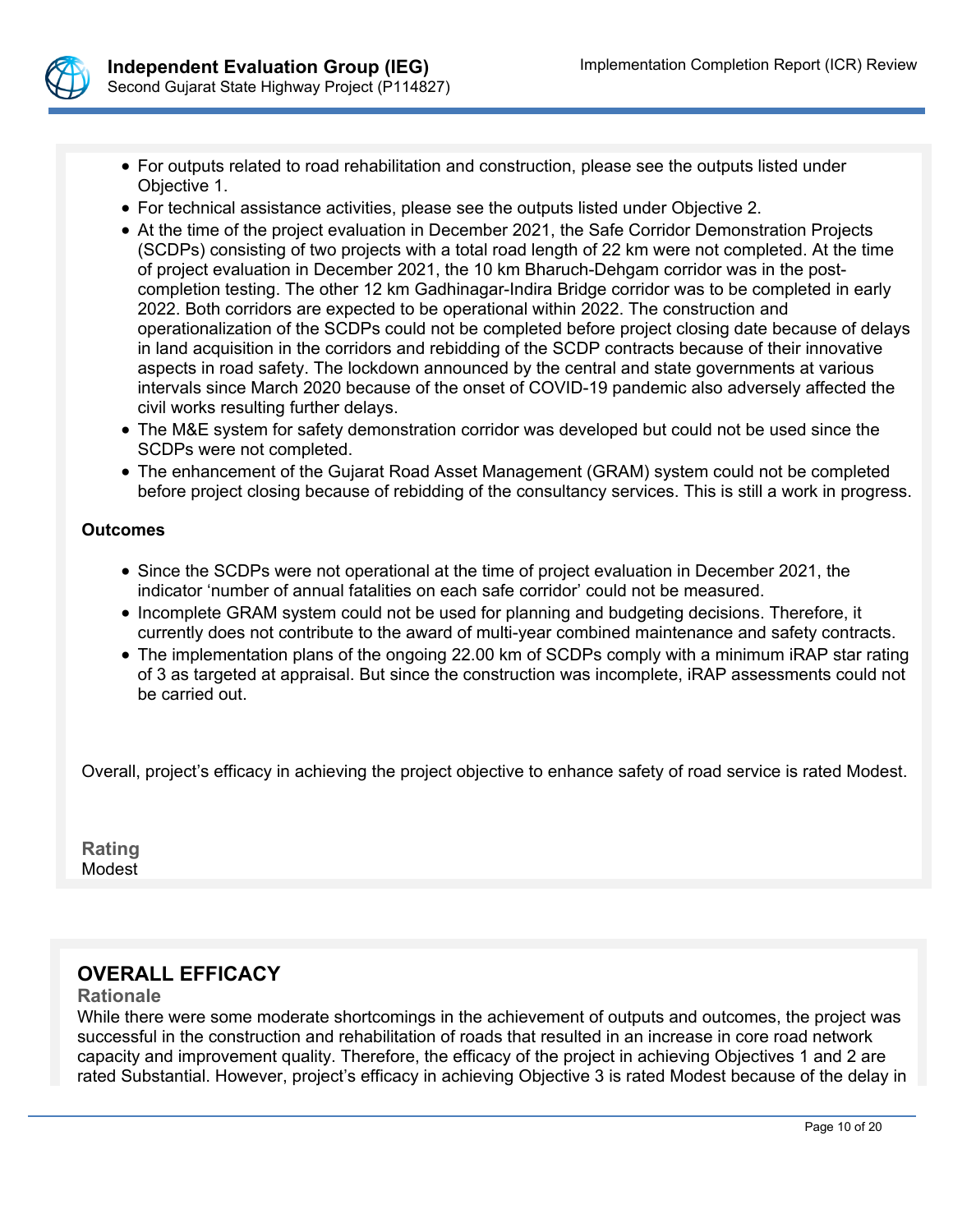

the completion of the Safety Corridor Demonstration Projects and the non-achievement of the safety related outcomes. Overall, the project's efficacy is rated Substantial, with moderate shortcomings.

**Overall Efficacy Rating**

**Substantial** 

# **5. Efficiency**

#### **Economic Analysis**

At appraisal, a "with project" and "without project" economic analysis was conducted to assess the economic internal rate of return (EIRR) and economic net present value (ENPV) of 492 km of selected road stretches. The analysis was based on the IRC: SP-30-2009 and the Updated Road Cost Study -2001. The main economic benefits considered by the analysis were (a) vehicle operating cost savings for vehicular traffic using project roads, (b) time savings for passenger and goods carried in transit, and (c) economic benefits due to improved road safety, such as reductions in crash fatalities, serious and minor injuries, and vehicle damage costs. Analysis period was taken as 20 years. The assumptions used in the analysis were sufficient, and the methodology was sound, except that project's impact on greenhouse gas emissions was not included in the analysis.

At project closing, an economic analysis was conducted based on the methodology used at appraisal with price adjustments and data from traffic surveys conducted in 2016 and 2021. Because of the road works that could not be completed before project closing (a part of the Bayad-Lunawada Corridor), the post-project EIRR and ENPV were calculated for 467 km of a road segment, 25 km less than the road segment used at appraisal.

The post-project economic analysis resulted in an EIRR of 51.9 percent compared to the EIRR of 35.1 percent calculated at appraisal. The ICR (p.16) states that the increase in the EIRR can be explained by lower costs of the construction contracts, and completion of some of the roads and DBFOMT contracts ahead of time. On the other hand, the ENPV calculated after project closing, i.e., Indian rupee 20.2 billion, was lower than the ENPV of Indian rupee 21.3 billion at appraisal. The ICR (p.16) states that the reason for a lower ENPV at project closing was lower than estimated traffic volumes because the economic slow-down caused by COVID-19 pandemic.

## **Financial Analysis**

At appraisal, a financial analysis was carried out for Mehsana-Himatnagar corridor, which was implemented under Design, Build, Finance, Operate, Maintain, and Transfer (DBFOMT) format as a Green Highway demonstration corridor (ICR, Annex 8, pp.54-55). The concessionaire was to receive an annuity as revenue. Concession period was taken as 12 years. Costs were assumed to be major maintenance, loan and interest payment, insurance premium, operating expenses, and taxes. The financial analysis at appraisal resulted in an equity Internal Rate of Return (IRR) of 15.07 percent, a payback period for equity of 1 year 3 months and an average debt service coverage ratio (DSCR) of 1.13.

A similar financial analysis was conducted at project closing based on actual data. This analysis resulted in a payback period for equity of 2 years 11 months, which is substantially longer than the estimate at appraisal, but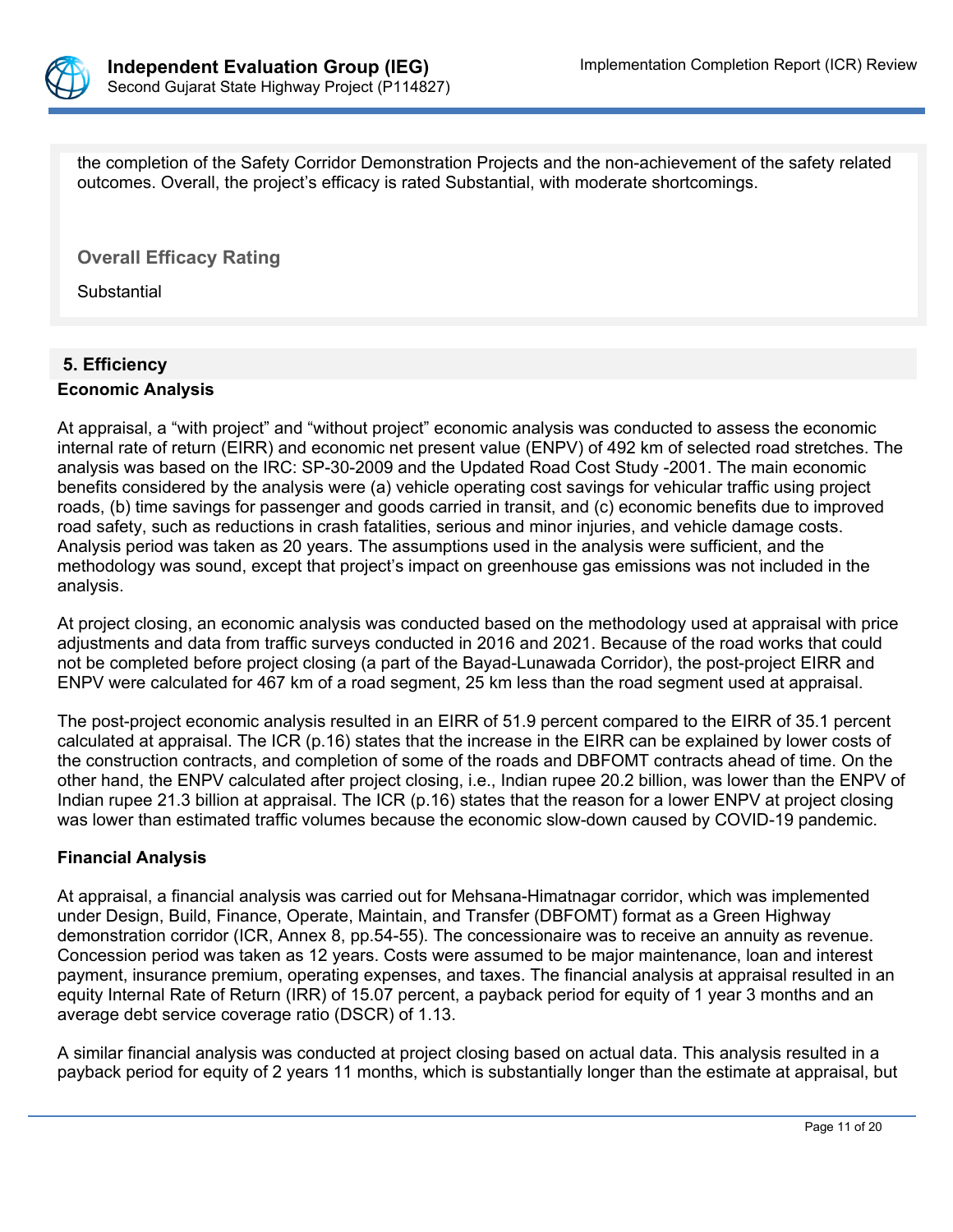

a DSCR of 1.93 and an equity IRR of 25.64 percent, both of which were better results compared to estimates at appraisal. The grant that was to be given as capital support to the investment in the first year of the operation of the road was given earlier during the construction period. This resulted in a reduction in debt burden and lower equity investment; hence, the DSCR and the equity IRR were higher while the payback period increased. Actual debt amount, interest rate, insurance premium, and operation and maintenance cost were lower than the estimates at appraisal and resulted in a better DSCR.

## **Operational and Administrative Efficiency**

Project became effective within four months of the approval of the project. The depreciation of the rupee against the US dollar resulted in US\$44 million that was used to expand the project scope. The project made a good implementation start but because of issues related to land acquisition that took two years for some road segments, slow procurement of innovative contracts due to insufficient market interest, and the replacement of one of the SCDP corridors resulted in implementation delays. The project implementation was extended by 23 months to compensate for these delays and allow time for the completion of the works added to the project scope at the restructuring. However, project implementation slowed down significantly because of the onset of COVID-19 in March 2020. A second project closing date extension was considered to allow time for the completion of works and full disbursement of the loan, but it was agreed to increase the disbursement percentage of the Bank loan and close the project on its original closing date of December 31, 2020. The ICR (p.17) states that there was a turnover of four task team leaders during the seven-year implementation period, but evidence is insufficient that this had any adverse impact on the project's efficiency. At the time of the ICR's writing in December 2021, most of the project activities were completed and outputs were achieved, except the SCDP corridors.

# **Efficiency Rating**

## Substantial

a. If available, enter the Economic Rate of Return (ERR) and/or Financial Rate of Return (FRR) at appraisal and the re-estimated value at evaluation:

|                     | <b>Rate Available?</b> | Point value (%) | *Coverage/Scope (%) |
|---------------------|------------------------|-----------------|---------------------|
| Appraisal           |                        | 35.10           | ⊠ Not Applicable    |
| <b>ICR Estimate</b> |                        | 51.90           | ⊠ Not Applicable    |

\* Refers to percent of total project cost for which ERR/FRR was calculated.

## **6. Outcome**

The project's relevance to country context and the Bank strategy is High. The project's efficacy in achieving the first two objectives to increase the capacity and enhance the core road network is rated Substantial, but Modest for the third objective to enhance road safety because the related outputs, hence, outcomes, could not be achieved due to the delays in carrying out the works. While there were some moderate shortcomings in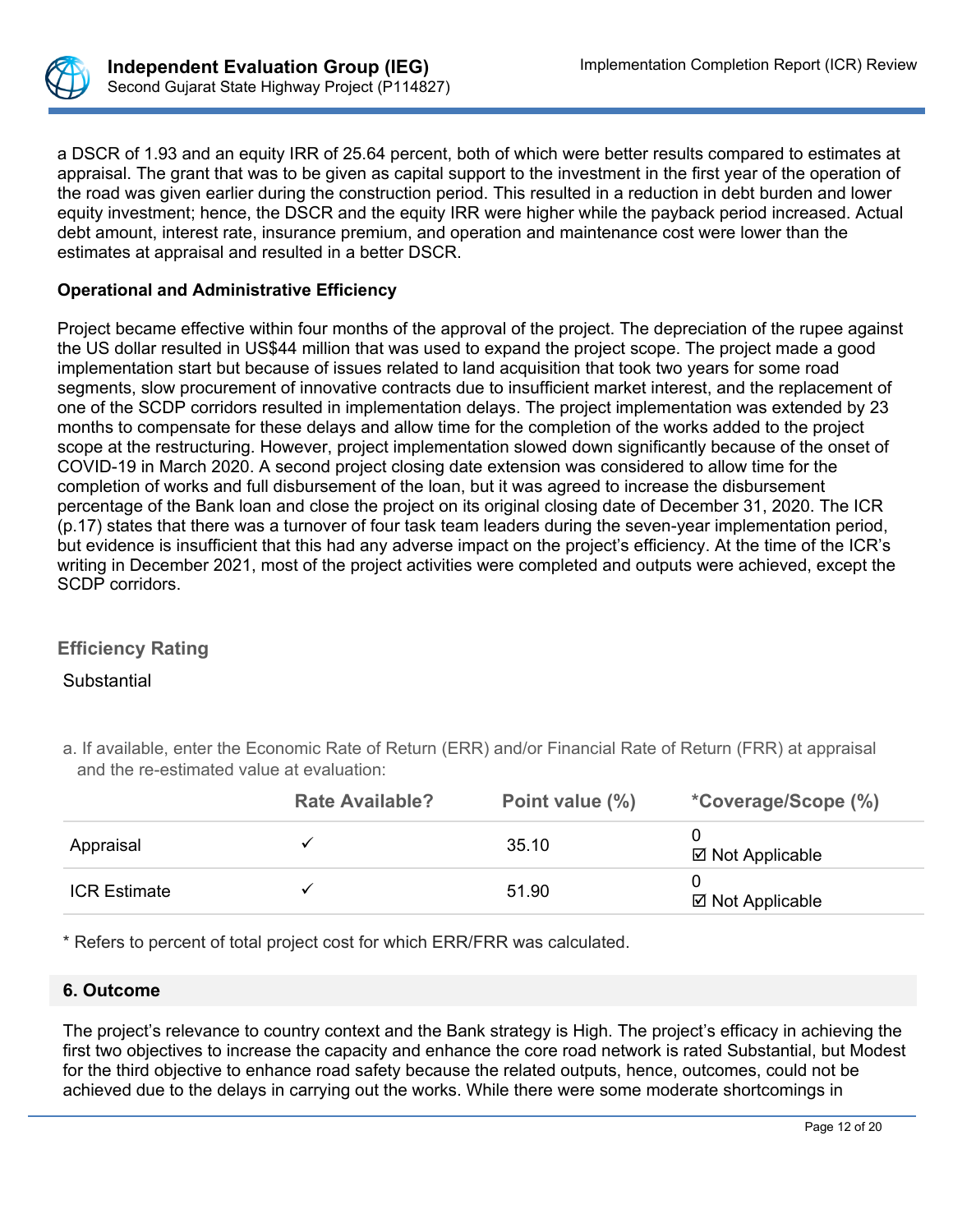

operational and administrative efficiency, the project's efficiency in achieving the objectives rated Substantial because of higher economic benefits at project closing.

Overall, the project's outcome is rated Moderately Satisfactory because of the modest rating for the project's efficacy in achieving the third objective.

**a. Outcome Rating** Moderately Satisfactory

#### **7. Risk to Development Outcome**

**Technical risk to the sustainability of roads assets created under the project is low.** The contracts signed under the project for the construction and rehabilitation of the road corridors include provisions about maintenance of the roads for periods between three and ten years. These provisions would be expected to ensure the routine and regular maintenance of the roads. The contractors have the technical capacities to maintain the roads.

**Financial risk to the sustainability of roads assets created under the project is moderate.** While the contracts include maintenance periods, maintenance of the roads depend on the availability of funds from the Gujarat Government. There is a moderate risk that because of the impact of COVID-19 pandemic on government finances, there may not be sufficient funds to be allocated for road maintenance.

**Natural disasters pose a low risk for the development outcomes.** Flash floods in 2015 and 2017, and the super cyclone "Tauktae," which hit the state in 2021, adversely impacted project implementation. Occurrence of such flash floods and cyclones may cause damage to the road network created under the project.

## **8. Assessment of Bank Performance**

## **a. Quality-at-Entry**

At project entry, the goal to improve the capacity and enhance the quality and safety of core road network in Gujarat State of India to support economic growth and address the major public health concern of deaths and injuries from road traffic crashes was of high strategic importance (PAD, pp.3-4). The project was a follow-on project to Gujarat State Highway Project (GSHP) and was built on the sectoral achievement of GSHP and the findings of the analytical works. However, the project preparation took five years to agree on the innovative aspects of the project following a discussion of different approaches including guarantees, and to obtain forestry clearance (extended statutory clearances) to avoid project implementation delays that were experienced in the first Gujarat State Highway Project. Given the economic development level of Gujarat, the project was designed to support innovative financing and contracting schemes in road construction, rehabilitation, and maintenance, and less on direct financing support to roads works. This was an innovative but overly ambitious approach because these innovative schemes were to be implemented for the first time in the state and more than 40 percent of the roads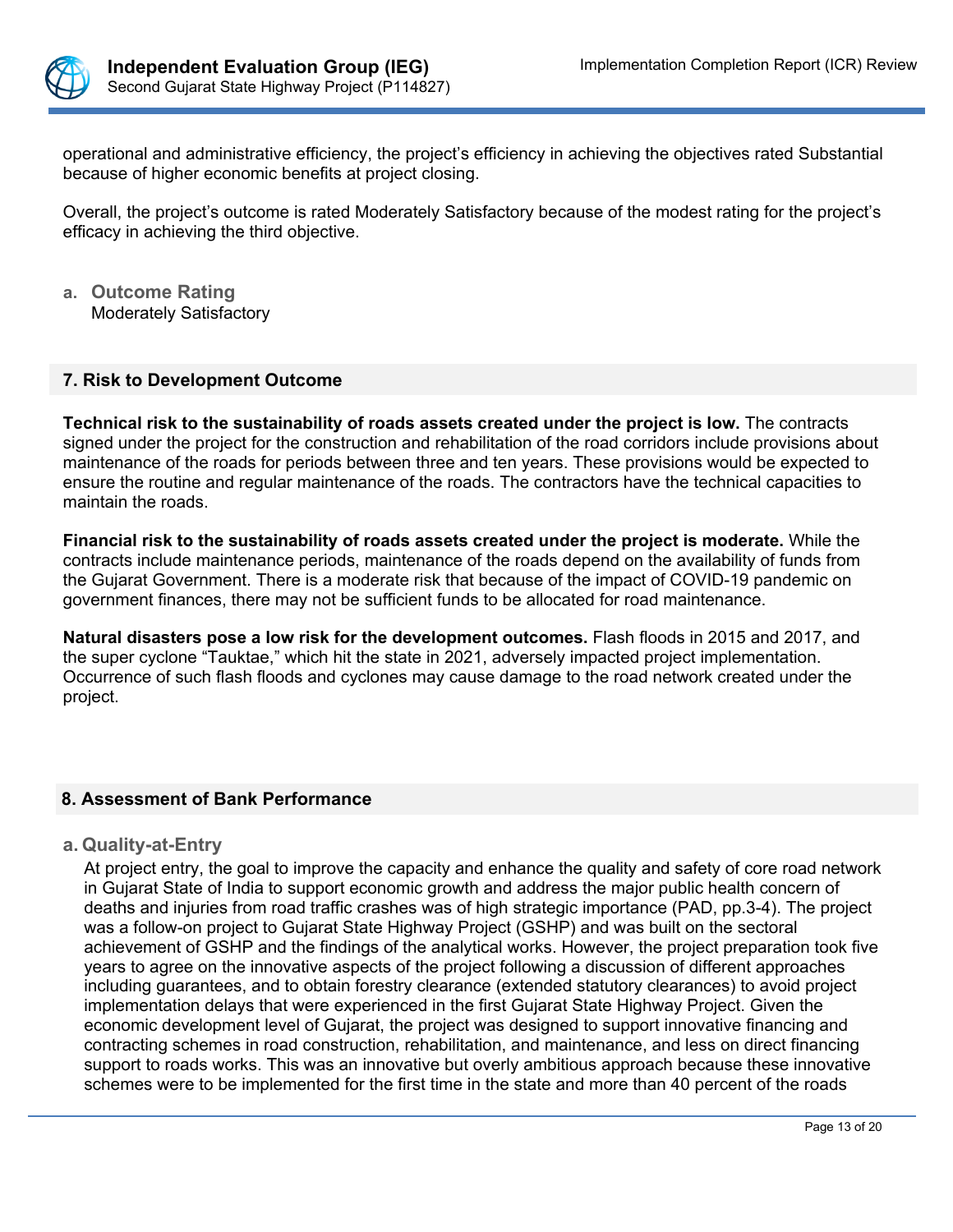

were to be constructed or rehabilitated under these schemes. The implementation risks of these schemes and market interest were not adequately identified that led to multiple delays during implementation. While the PAD (p.12) states that adequate lead time (5 years) for project preparation would account for sound market consultations for project procurement, a market interest assessment was not undertaken, and mitigation measures to address the risk of insufficient market interest to innovative schemes were not effective (ICR, p.19). Economic aspects of the project were sound. Economic and financial analyses were based on appropriate assumptions, but the project's positive or negative impact on greenhouse gas emissions was not included in the analysis. The M&E design had shortcomings in capturing the achievement of project's road safety related outcomes (see 9.a M&E Design below). Fiduciary and safeguards arrangements of the project were adequate.

Because of moderate shortcomings in identification, preparation, and appraisal of the project, the qualityat-entry is rated Moderately Satisfactory.

**Quality-at-Entry Rating** Moderately Satisfactory

## **b.Quality of supervision**

Supervision missions were regularly held at an average two missions per year, supplemented by interim missions and technical visits, until the onset of COVID-19 in March 2020 after which the project team virtually supervised project implementation. There were four task team leaders during the seven-year implementation of the project. The performance reporting in the Implementation Status and Result Reports and Aide Memoires was candid and adequate. The project team's supervision of fiduciary and safeguard aspects of the project was adequate. The project team provided support to the project implementation unit and R&BD in identifying and addressing procurement and contract management related issues that adversely impacted project implementation such as finalization of procurement, termination of contractors, retendering and repackaging of contracts, improving contractors' performance, and deficiencies in designs and quality of construction. However, these efforts were insufficient for the completion of the SCDP corridors and the enhancement of road asset management system, which were delayed because of change of scope, rebidding of SCDP due to insufficient market interest to innovative safety measures, and the onset of COVID-19 in the last year of project implementation that was beyond the control of the project team. As a result of the inclusion of multi-year maintenance services in innovative contracts, the project team ensured adequate transition arrangements for regular operation and sustainability of roads after project closing. However, the project team did not adequately address the shortcomings in the M&E design during project implementation (see 9.b M&E Implementation).

The quality of supervision is rated Satisfactory with minor shortcomings.

**Quality of Supervision Rating Satisfactory** 

**Overall Bank Performance Rating**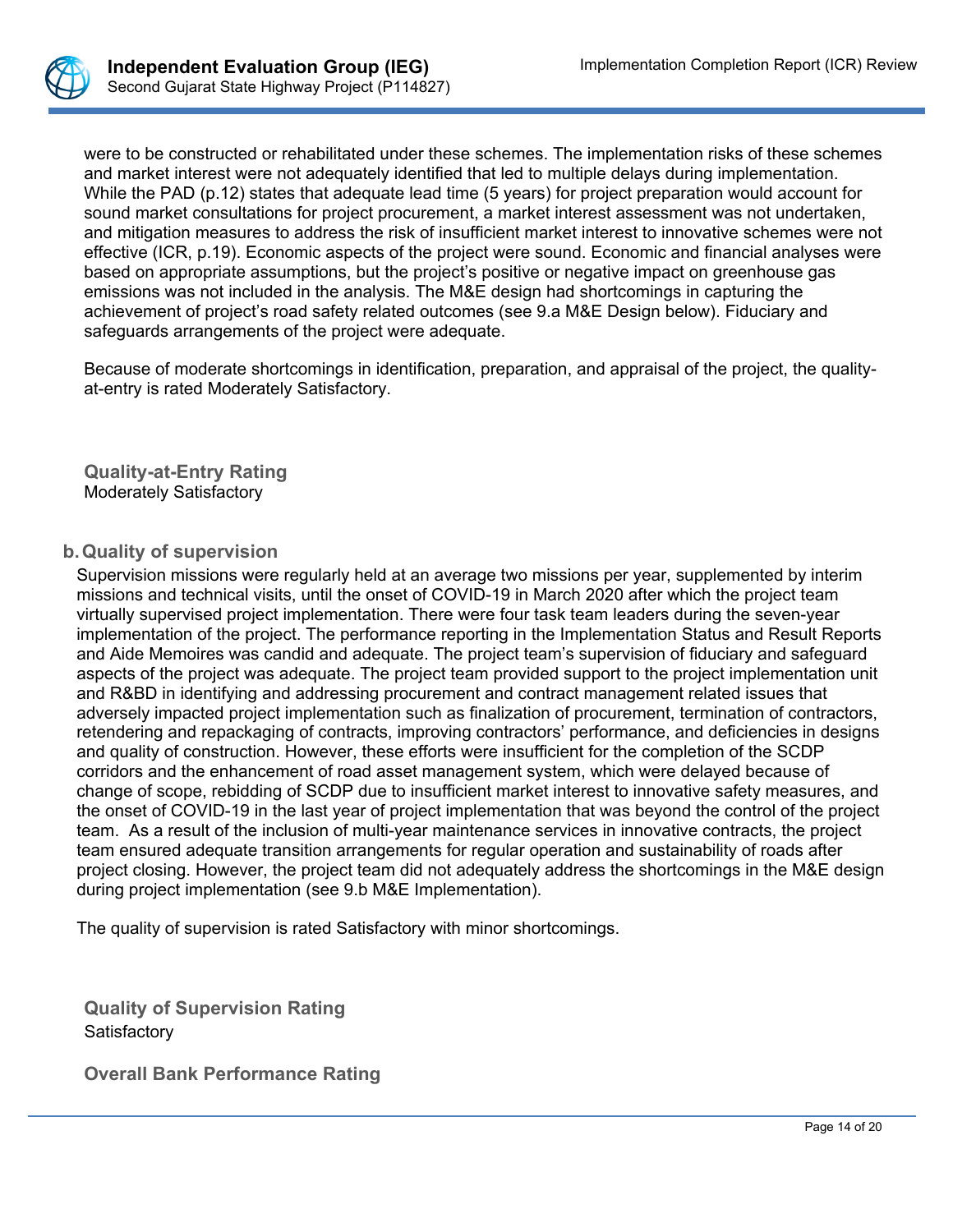

Moderately Satisfactory

## **9. M&E Design, Implementation, & Utilization**

#### **a. M&E Design**

The project objectives were clearly specified but the expected results, i.e., improved capacity and enhanced quality and safety of core road network, were closer to the output level rather than outcome level. The causal chains in the theory of change were valid and direct, and the ToC was adequately reflected in the results framework, except the outcomes related to enhanced road quality and safety. The results framework did not have indicators sufficiently capturing these outcomes while other indicators were sufficient to encompass increased road capacity. The results framework did not sufficiently capture the outputs and outcomes of the technical assistance activities in capacity building. Intermediate results indicators were broadly adequate to capture the contribution of the project's components and outputs in road construction and contribution toward achieving project results, hence, project objectives. The indicators were mostly specific, measurable, relevant and timebound, except the outcome-level indicator of 'roads in good and fair condition as a share of total classified roads' that captured the achievements under non-Bank financed construction and rehabilitation works. Baseline data for indicators were available before project implementation start. M&E design and arrangements were adequately embedded institutionally. R&BD had experience and sufficient capacity to collect data under the M&E design. Consultants were to support R&BD and the PIU in M&E.

## **b. M&E Implementation**

The PIU, R&BD and the consultants measured and reported the indicators regularly. Their attention to effective M&E implementation was satisfactory. The progress of activities in each component was monitored through a web-portal and mobile-based applications. A quarterly project progress report was prepared by the PIU and findings were shared with other stakeholders. Some indicators were revised in line with the change in the project scope and according to the findings during mid-term review. However, the weaknesses in adequately capturing the project's impact on the enhancement of road quality and safety, and the outputs and outcomes of the technical assistance activities were not sufficiently addressed. The methodology used in the collection of data was sound, such as the volume/capacity ratio or the reduced average travel time on project roads. The Data were reliable and of good quality. Given the experience and capacity of the road sector institutions in Gujarat, it is highly likely that the M&E functions and processes will be sustained after project closing.

#### **c. M&E Utilization**

M&E findings were reported quarterly to the stakeholders. The restructuring of the project can be attributed to the M&E findings that some project activities were delayed and that there were savings because of low contract costs that can be used to expand the project scope. While some indicators did not adequately capture the project's expected outcomes, M&E data were sufficiently analyzed and used to provide evidence of achievement of outcomes as opposed to only providing evidence of application of inputs or achievement of outputs.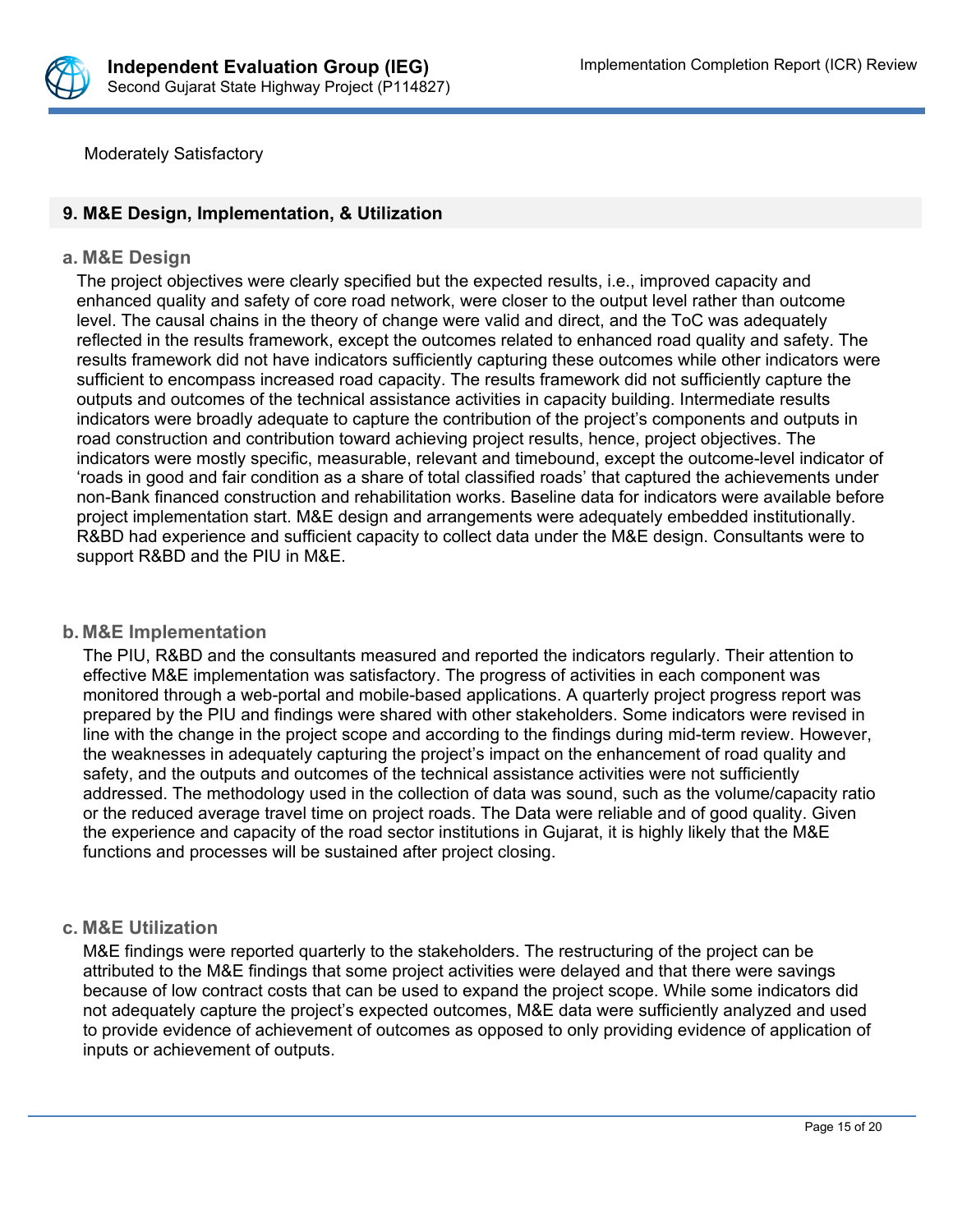

Overall, the M&E quality is rated Modest because of shortcomings in the quality of the indicators in fully capturing the project outcomes.

**M&E Quality Rating** Modest

## **10. Other Issues**

#### **a. Safeguards**

The project was classified as Category A under Environmental Assessment (OP/BP 4.01) and triggered the Physical Cultural Resources (OP/BP 4.11), the Involuntary Settlement (OP/BP 4.12), Indigenous Peoples (OP/BP 4.10) and the Forests (OP/BP 4.36) safeguard policies.

**Environmental Assessment (OP/BP 4.01):** R&BD prepared a detailed Environmental Assessment for the proposed project. The environmental impact of the construction and rehabilitation of 775 km of roads was expected to be significant because of possible removal of roadside trees, adverse impact on local drainage and water sources during construction, adverse impact on roadside shrines, and construction related Environment, Health, and Safety impacts. These documents were disclosed on the Bank's InfoShop and in Gujarat by R&BD.

During implementation, environmental management and implementation was effective. Measures were sufficient in ensuring workers' health and safety such as informational and warning signage, well ventilated labor camps, provision of clean drinking water and sanitation, cooking gas cylinders for workers, HIV/AIDS training, electricity safety at camps, insulation mats, high visibility vests, personal protective equipment, guards on moving machines, and barricading unsafe areas at camp sites. Sufficient measures were taken to minimize the adverse impact of the construction activities on environment, such as debris and waste disposal, cleaning of natural drains along the roads, compensatory plantation, tree saving, and ground water recharge structures. Overall, the project was compliant with the Environmental Assessment safeguard policy provisions.

**Involuntary Settlement (OP/BP 4.12):** The project triggered this policy because of 730 households, 23 hectares of private and 7 hectares of government land, and 304 privately owned structures, mostly shops, were to be affected by the road widening and strengthening works. A Resettlement Policy Framework and Resettlement Action Plans (RAPs) for each eight road widening corridors were prepared and disclosed in the Bank's InfoShop and in Gujarat by R&BD on their website. During project implementation 14.4 ha of land was acquired, of which 11.51 ha was private. For monitoring and documentation of resettlement and compensation processes, an e-RAP was developed and used. The ICR does not report any issues regarding compliance with this safeguards policy, but lengthy land acquisition process resulted in project implementation delays and adversely affected project's efficiency. The acquisition of land in the eight corridors took two years. Notification of acquisition was issued in January 2017 according to the local legal provisions, but the notification for the award of compensation could only be issues in February 2019. Grievance mechanisms were established to receive complaints about resettlement and compensation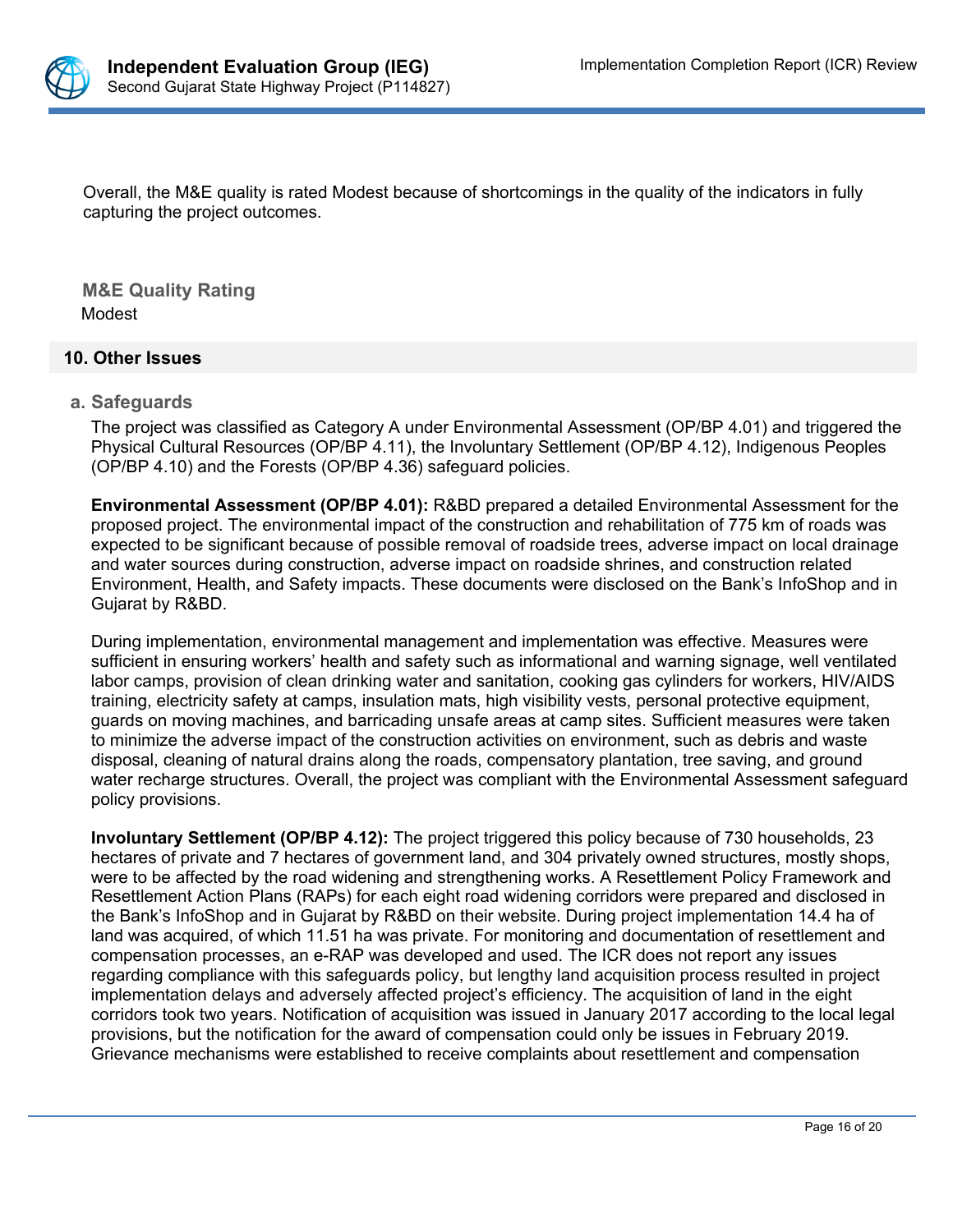

issues, such as district-level Grievance Redressal Committees, correspondence by mail, and directly through the Executive Engineers on sites.

**Indigenous People Settlement (OP/BP 4.10):** The project triggered this policy because some corridors were to pass through tribal areas. An Indigenous People's Development Plan was prepared and disclosed. The plan included measures to support the indigenous people, such as compensation for project affected people, work opportunities, road safety programs, facilitation and linkages to the existing government programs. The ICR does not provide information about the implementation of this safeguard policy.

**Forests (OP/BP 4.36):** The ICR does not provide information about the implementation of this safeguard policy, but states that "the project largely complied with the requirements of the environmental safeguard policies triggered" (ICR, p.23) and forest clearances were almost completed for most of the packages at the start of project (ICR, p.27).

**Physical Cultural Resources (OP/BP 4.11):** Some religious structures affected by the project were relocated with the cooperation and participation of the local communities. The project team confirmed that the project was compliant with the requirements of this safeguards policy.

## **b. Fiduciary Compliance Financial Management**

PIU submitted interim financial reports quarterly without delays. Internal and external audits were qualified in their opinions, and the PIU addressed these qualifications promptly, such as simplification of financial management arrangements, use of government treasury systems, availability of experienced and qualified accounting staff, and effective oversight and control by the PIU through internal audit reports (ICR, p24). Project funds were fully accounted for by the time of project evaluation. The ICR does not report any misuse of funds associated with the project, or any issues with counterpart funding or flow-of-funds arrangements. The project's financial management was rated satisfactory throughout project implementation.

# **Procurement**

Project implementation was delayed because of procurement related issues. Lack of market interest to innovative financing and contracting, including consultancy services, resulted in retendering of the bids. After the revision of the bid documents for innovative financing and contracting packages with greater stakeholder participation, procurement was successfully completed (ICR, p.24). Because of the onset of COVID-19, some goods contracts could not be contracted. The ICR does not report any issues regarding compliance with the World Bank's procurement guidelines.

**c. Unintended impacts (Positive or Negative)** None.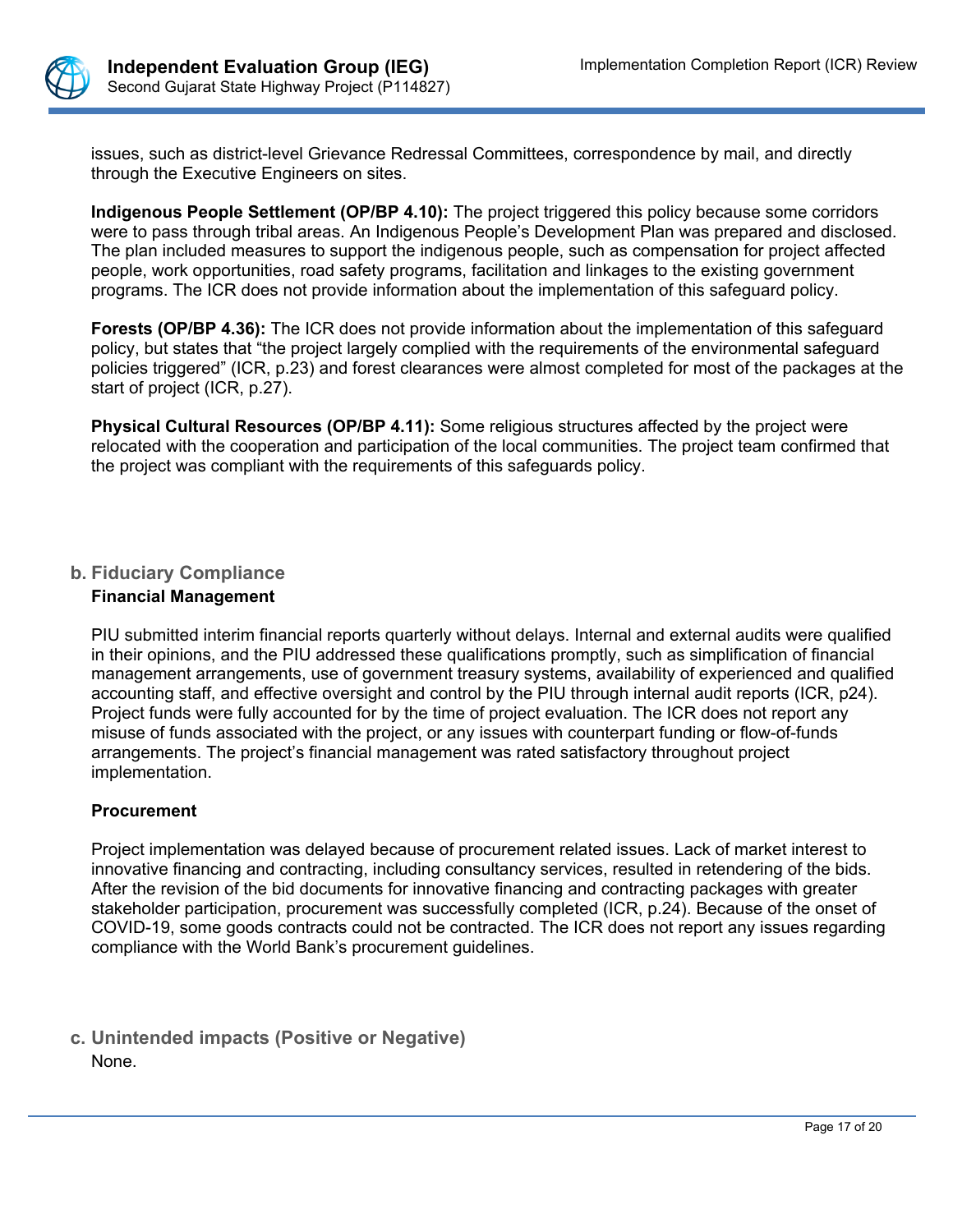

#### **d. Other**

A Gender Development Strategy and Gender Action Plan were prepared. These were to ensure women's participation, welfare, safety, and security. Women-friendly facilities were implemented such as safe bus stops and designated sanitary facilities for women at workers' camps. Trainings were given to increase awareness about and prevention of gender-based violence and HIV/AIDS at camp sites. Vulnerable households including households headed by women were identified for the provision of livelihood assistance. According to the impact evaluation survey, the average monthly income of women in the project area increased from Indian rupee 2,875 to 4,704.

The project supported the construction of various public facilities to meet community needs, such as bus stops, pedestrian facilities for safe movement across and along the roads, noise barriers, solid waste management plantation of trees, protection of water points, provision of cattle crossing points, and solar lights in the affected areas for safety at night.

#### **11. Ratings**

| <b>Ratings</b>          | <b>ICR</b>                 | IEG                            | <b>Reason for</b><br><b>Disagreements/Comment</b>                                                                                               |
|-------------------------|----------------------------|--------------------------------|-------------------------------------------------------------------------------------------------------------------------------------------------|
| Outcome                 | Moderately<br>Satisfactory | <b>Moderately Satisfactory</b> |                                                                                                                                                 |
| <b>Bank Performance</b> | Moderately<br>Satisfactory | <b>Moderately Satisfactory</b> |                                                                                                                                                 |
| Quality of M&E          | Substantial                | Modest                         | The M&E quality is rated Modest<br>because of the shortcomings in<br>the quality of the indicators to<br>fully capture the project<br>outcomes. |
| Quality of ICR          |                            | Substantial                    |                                                                                                                                                 |

#### **12. Lessons**

Two lessons are taken from the ICR with some modification of language.

**Insufficient market interest to innovative financing and contracting schemes can significantly delay project implementation and critically affect the achievement of project objectives.** The project introduced innovative financing and contracting schemes that were to be implemented for the first time in Gujarat. At appraisal, it was assumed that market interest would be sufficient. However, contrary to the expectations, the market was not sufficient even for the related consultancy services. Some contracts had to be bid multiple times resulting in project implementation delays. Some road works could not be completed by the original closing date (COVID-19 pandemic, too, adversely affected project implementation in 2020). Although project preparation took five years, a market interest assessment was not conducted during appraisal.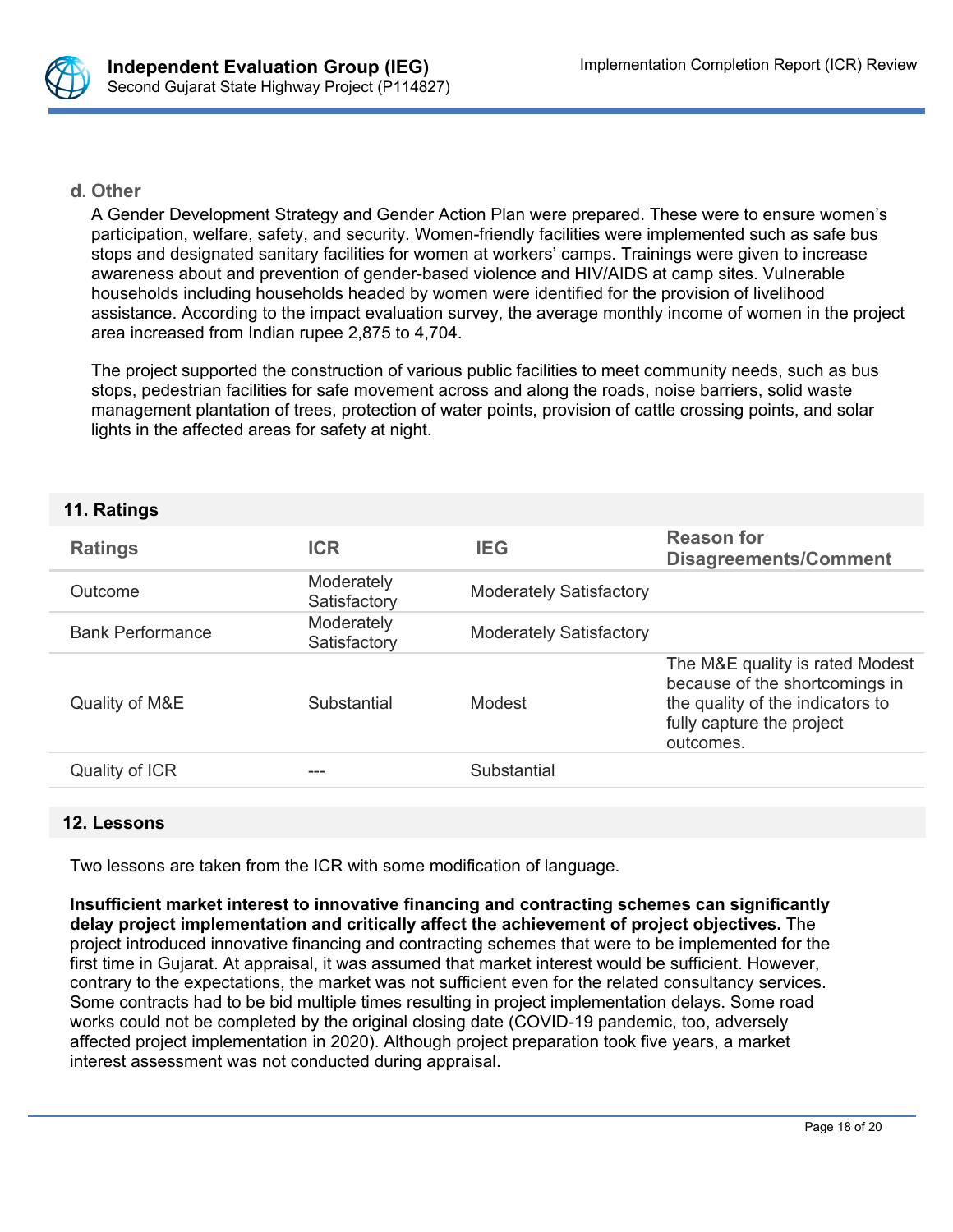

**A modified-annuity type PPP contract for road works can reduce the financial burden on government finances while ensuring sustainability of roads in the medium-term.** Sixty-one kilometers of highways between Mehsana and Himatnagar was upgraded to four lanes through a pilot PPP Annuity-based Design-Build-Finance-Operate-Maintain-Transfer (DBFOMT) concession. This contract facilitated private sector participation and investment in public works maximizing finance for development while reducing financial burden on the Government of Gujarat. Furthermore, the inclusion of maintenance in multi-year periods should be expected to ensure the sustainability of road assets developed under the project.

#### **13. Assessment Recommended?**

No

## **14. Comments on Quality of ICR**

The ICR provides a detailed overview of the project. It is candid, accurate and aligned to the project development objective. The ICR, including its annexes, presents an appropriate base to support the achievements reported; the M&E data, notwithstanding its shortcomings, are used to provide evidence of achievement of the outputs and outcomes. The ICR is mostly internally consistent; the logical linking and integration of the various parts of the report is adequate. The lessons are based on evidence and analysis and respond to the specific experiences and findings of the project. The report is also consistent with the Bank guidance with regards to ratings and the performance narrative with some gaps, such as the lack of discussion about the adequacy of the project team's supervision of SCDPs, completion of which was delayed beyond project closing. Economic and financial analyses are presented in detail. Annex 11 is very useful to understand the achievements of the technical assistance activities. However, the ICR does not report the implementation of the Forests safeguard policy. Although project activities were revised, the ICR does not provide information about these revisions under the Revised Components section. As a minor inconsistency, paragraph 12 of the ICR states that the PDO and the outcome targets remained unchanged throughout the project's lifetime, but the changes to the indicators made at the first restructuring are explained in the following paragraph 13.

Overall, the Quality of the ICR is rated Substantial.

**a. Quality of ICR Rating Substantial**